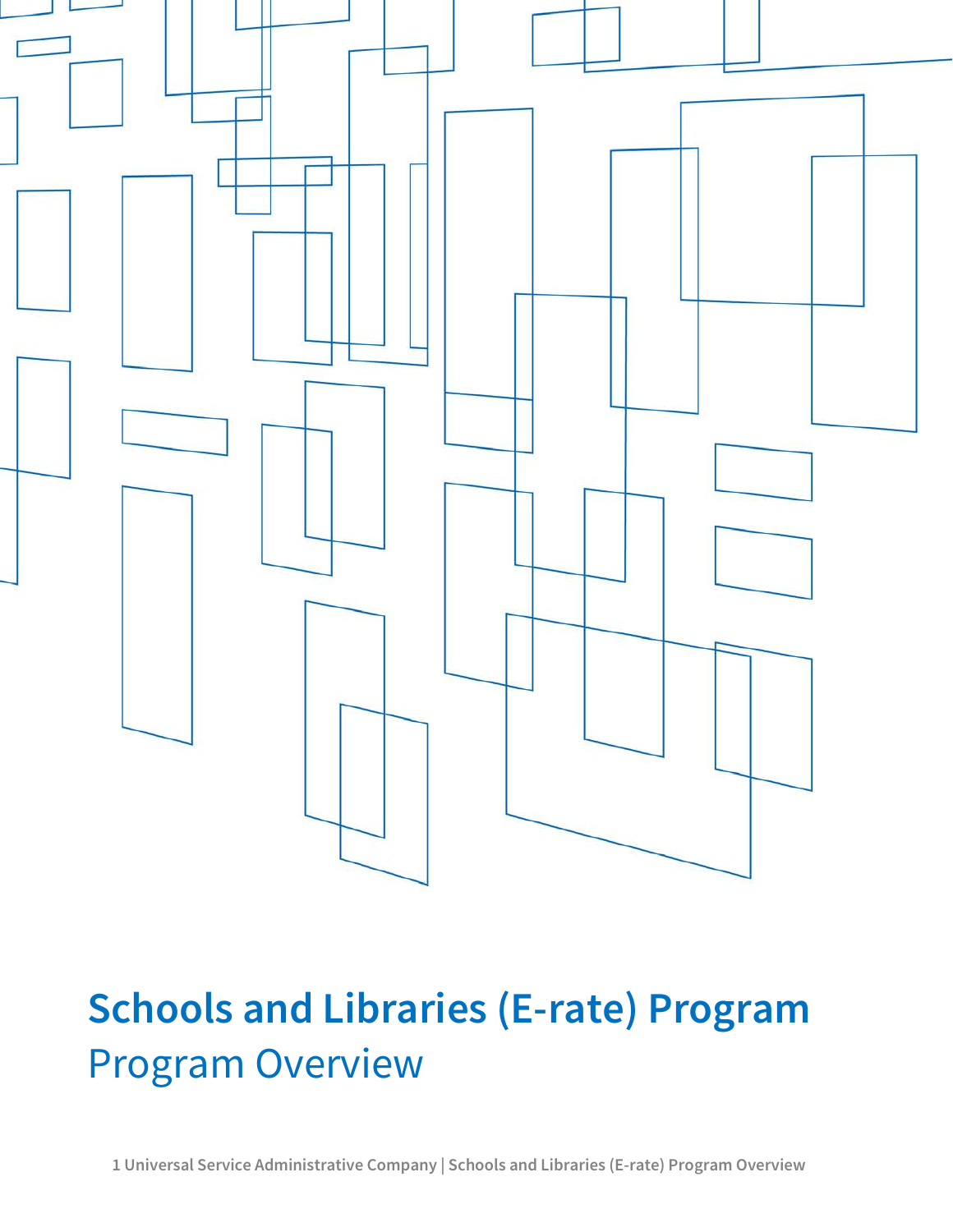# TABLE OF CONTENTS

| Receive Funding Commitment Decision Letter (USAC's Decision on Funding Requests) 5 |  |
|------------------------------------------------------------------------------------|--|
|                                                                                    |  |
| Complete Invoicing (FCC Form 472 or FCC Form 474) to Request Reimbursement 6       |  |
|                                                                                    |  |
|                                                                                    |  |
|                                                                                    |  |
|                                                                                    |  |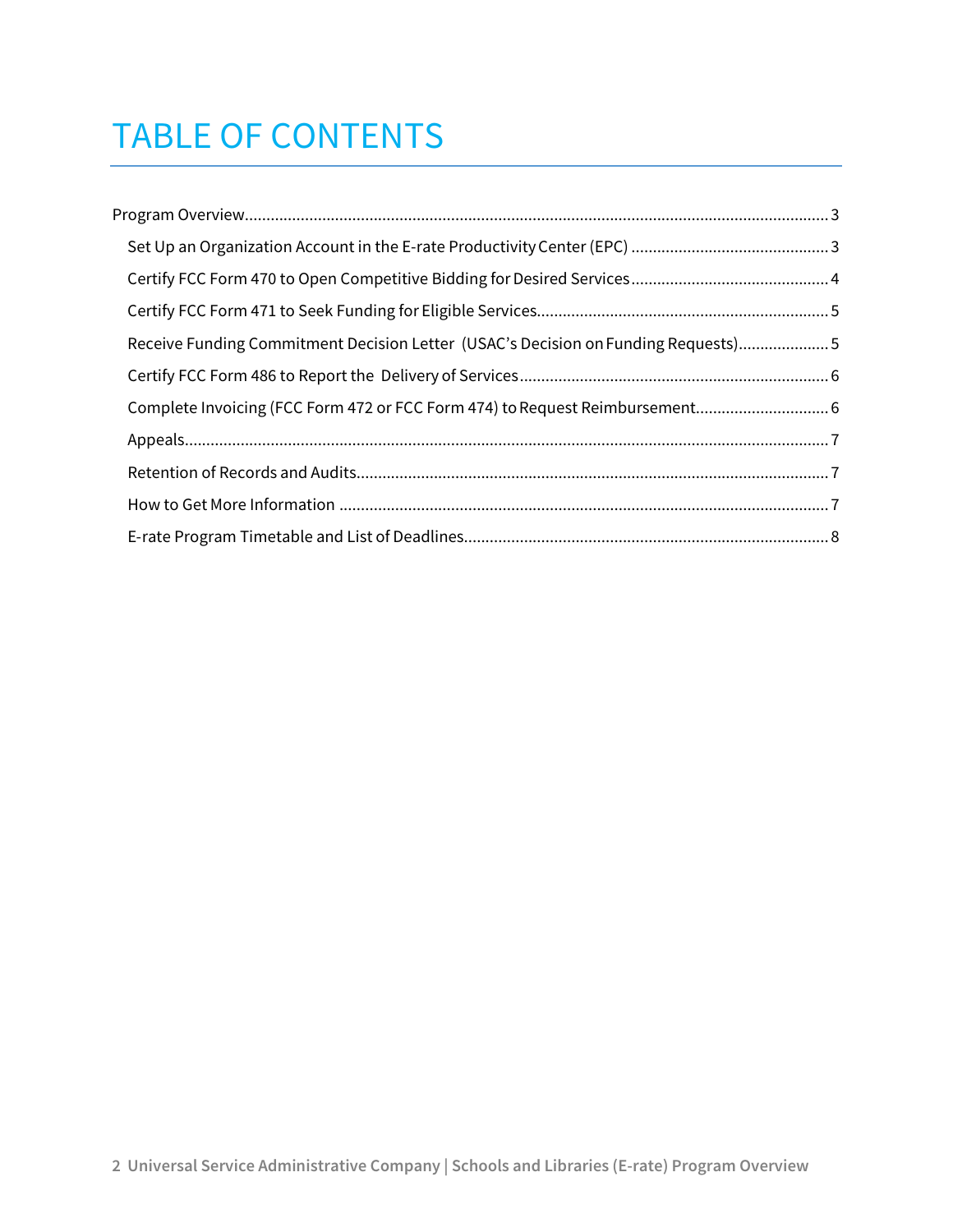# <span id="page-2-0"></span>SCHOOLS AND LIBRARIES (E-RATE)PROGRAM

Updated: February 2019

#### Program Overview

The Schools and Libraries (E-rate) Program provides discounts to assist eligible schools and libraries to obtain affordable internet access and telecommunications services. E-rate funds the following service types: Data Transmission Services and/or Internet Access, Internal Connections, Managed Internal Broadband Services, and Basic Maintenance of Internal Connections. Discounts range from 20-90 percent of the costs of eligible services, depending on the level of poverty and the urban/rural status at the school district level. Eligible schools, school districts, and libraries, may apply individually or as part of a consortium. Starting with Funding Year (FY) 2019, voice services are no longer eligible.

The E-rate Program supports connectivity, which is the conduit or pipeline for communications using telecommunications services or the internet. The school or library is responsible for providing resources such as the end-user equipment (computers, telephones, etc.), software, professional development, electrical capacity, and the other elements that are necessary to effectively use the requested eligible services and equipment.

The E-rate Program is one of four universal service programs funded through the federal Universal Service Fund (USF). The Federal Communications Commission (FCC or Commission) appointed the Universal Service Administrative Company (USAC) as the permanent administrator of the USF and the universal service programs, including the E-rate Program.

Below is an overview of the requirements and processes for schools and libraries to use to apply for and receive E-rate Program discounts. This high-level overview is not intended to be a substitute for the FCC rules, form instructions or other official guidance materials.

# <span id="page-2-1"></span>Set Up an Organization Account in the E-rate Productivity Center (EPC)

The E-rate Productivity Center (EPC) is the account and application management portal for the Erate Program. This system is the primary point of entry for E-rate participants (e.g., applicants, consultants, and service providers). In EPC, applicants can complete and certify forms, obtain the status of their applications, submit requests, receive timely reminders and notifications, respond to Program Integrity Assurance (PIA) review questions, and ask program-related questions.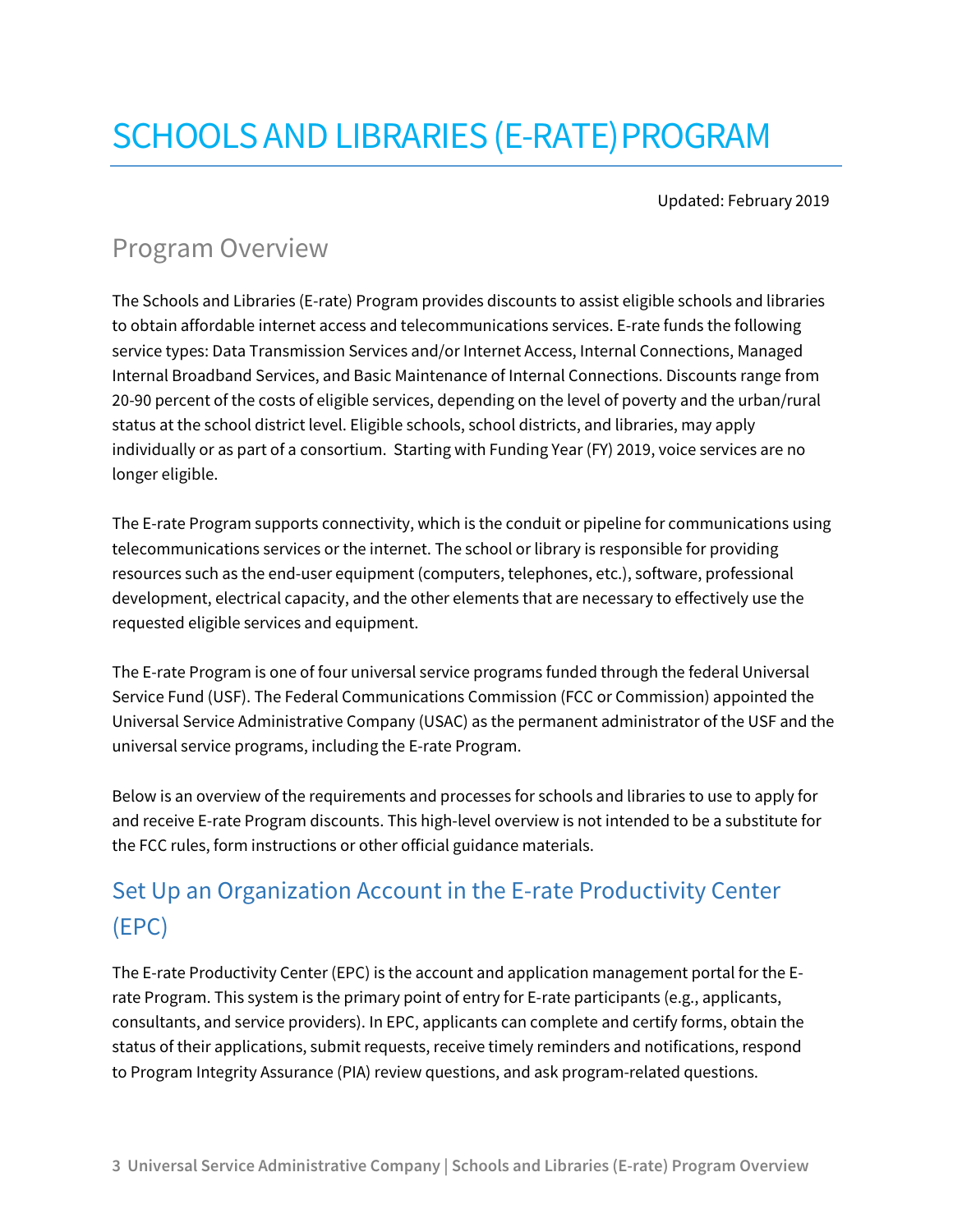To get started, learn more about this system on the **EPC webpage**. There, you'll find links to instructional videos, user guides and more.

# <span id="page-3-0"></span>Certify FCC Form 470 to Open Competitive Bidding for Desired **Services**

To begin the competitive bidding process, the applicant must complete and certify an FCC Form 470, Description of Services Requested and Certification Form, in EPC. The form notifies service providers that the applicant is seeking the products and services identified on the form and in the request for proposal (RFP), when applicable. Note that "RFP" or "RFP document" can refer to any bidding document that describes the project and requested services in more detail than what the applicant provided on the FCC Form 470.

Before selecting a service provider, applicants must wait at least 28 days after the FCC Form 470 is certified in EPC and consider all bids that were received. The applicant must select the most costeffective service offering using price of the eligible goods and services as the primary factor. In addition to complying with the FCC's competitive bidding requirements, applicants must also comply with all applicable state and local procurement rules and requirements.

- An applicant cannot seek discounts for goods and services on the FCC Form 471 if they were not included in an FCC Form470.
- The FCC Form 470 MUST be completed by the entity that will negotiate with potential service providers.
- The FCC Form 470 cannot be completed by a service provider who will participate in the competitive process as a bidder. If a service provider is involved in preparing the FCC Form 470 and that service provider appears on the associated FCC Form 471, this will taint the competitive process and lead to denial of fundingrequests.
- The FCC Form 470 applicant is responsible for ensuring an open and fair competitive bidding process and selecting the most cost-effective provider using price of the eligible goods and services as the primary factor.
- The applicant should carefully consider whether to receive discounts on bills directly from the service provider or receive reimbursements for goods and services paid infull to the service provider.
- The applicant must retain all competing bids and other documentation to demonstrate compliance with the competitive bidding rules. All such bids must be retained for at least 10 years after the last date of service delivered.

Note that once an applicant has signed a multi-year contract in a prior funding year as a result of a posted FCC Form 470, they do not need to certify a new FCC Form 470 during the term of the contract. Instead, they can rely on the underlying FCC Form 470 and submit a FCC Form 471 to apply for discounts on the goods and services provided under that multi-year contract.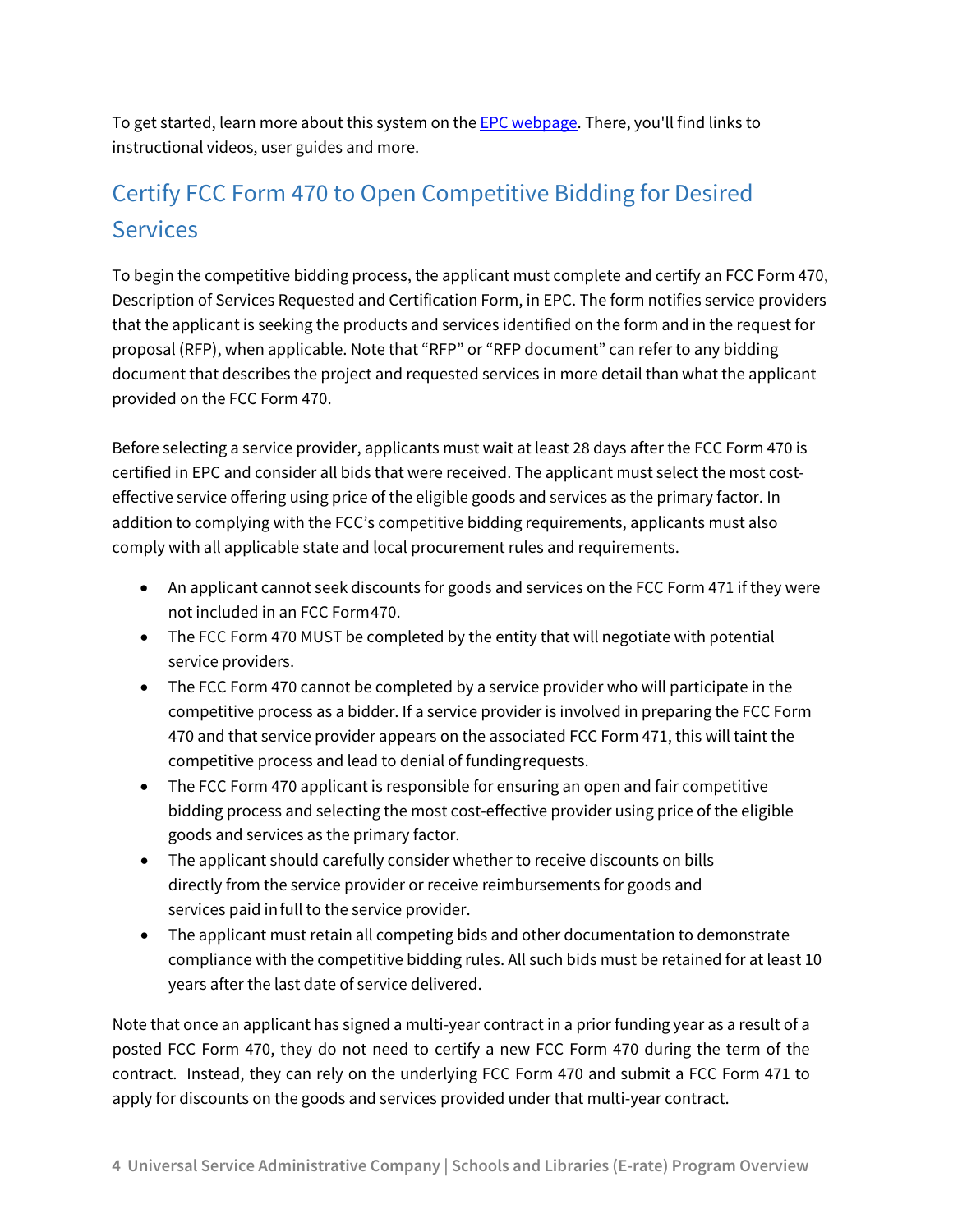After the applicant certifies the FCC Form 470 in EPC, USAC issues an FCC Form 470 Receipt Notification Letter (RNL) in the applicant's News feed. This notification provides important information, including the Allowable Vendor Selection/Contract Date (ACD) — the earliest date the applicant can select a service provider, execute a contract, and certify an FCC Form 471.

### <span id="page-4-0"></span>Certify FCC Form 471 to Seek Funding for Eligible Services

After selecting a service provider, the applicant is ready to request funding by filing the FCC Form 471, Services Ordered and Certification Form. The FCC Form 471 must be filed during a specific application filing window each year. Once the filing window opens, the applicant can certify the FCC Form 471 online. Applications that are not certified within that filing window will likely not receive funding. Available funding is capped at about \$4 billion per funding year, indexed for inflation.

The FCC Form 471 calculates the discount percentage to which the applicant is entitled. In general, the E-rate Program discount is based on the percentage of the local school district population eligible for the National School Lunch Program (NSLP) (there are alternative discount mechanisms available for schools that do not participate in NSLP or choose not to use NSLP figures) and the urban/rural designation. The FCC Form 471 also lists the individual funding requests, which must be separated by service type and service provider.

- Schools and libraries are required to pay the non-discount portion of the services for which they receive discounts.
- Funding requests should be limited to the cost of eligible services that will be delivered to eligible entities for eligiblepurposes.
- There are a number of important certifications on the FCC Form 471. Applicants should be sure they can truthfully and correctly make these certifications. USAC checks the accuracy of the applicants' certifications and denies funding if one or more of the certifications are determined to be untrue. False statements on the FCC Form 471 (and other FCC forms) can result in civil and/or criminal liability.
- The FCC Form 471 must contain detailed information about the products and services ordered so that USAC can verifyeligibility.
- The FCC Form 471 Receipt Acknowledgment Letter (RAL) issued in EPC after the form is certified provides important information to the applicant and the service provider, including a link to the data from the FCC Form471.

# <span id="page-4-1"></span>Receive Funding Commitment Decision Letter (USAC's Decision on Funding Requests)

After the FCC Form 471 is certified, USAC reviews the data on the form to verify all of the funding requests on the form are accurate and compliant with E-rate Program rules. Once USAC has reviewed the FCC Form 471, it will issue one or more Funding Commitment Decision Letters (FCDLs) in EPC to both the applicant and the service provider, setting forth its funding decision for each funding request.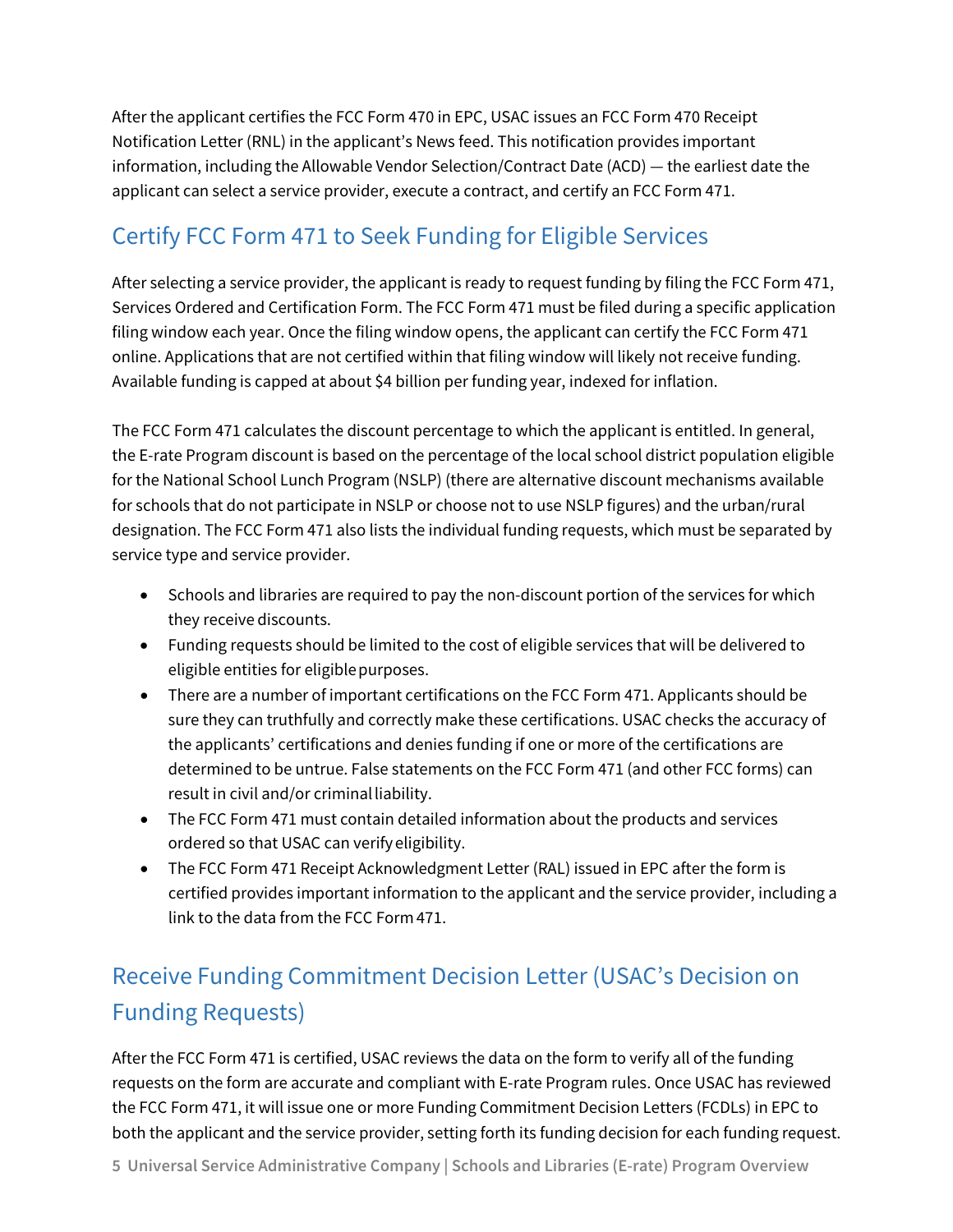### <span id="page-5-0"></span>Certify FCC Form 486 to Report the Delivery of Services

In order to ensure that USAC pays service providers only for services that have actually been delivered, the applicant certifies the FCC Form 486, Receipt of Service Confirmation Form. This form lists the service start date for each separate funding request for which the service provider has begun to deliver services.

Applicants who have confirmed that they will begin to receive services on July of the funding year may be able to certify the FCC Form 486 early (on or before July 31 of the funding year).

The FCC Form 486 also informs USAC of the applicant's status of compliance with the Children's Internet Protection Act (CIPA).

Note that USAC may adjust the service start date and reduce the funding commitment if the form is certified after the FCC Form 486 deadline (see below). Also, non-compliance with the CIPA requirements may result in a funding denial or recovery of disbursed E-rate funds.

# <span id="page-5-1"></span>Complete Invoicing (FCC Form 472 or FCC Form 474) to Request Reimbursement

USAC must receive an invoice in order to pay the discount amount on services for which funds have been committed.

- Service Provider Invoice (SPI) method If applicants receive discounted bills from service providers, the service providers must submit the FCC Form 474, Service Provider Invoice (SPI) Form, to receive payment for the discounts they have provided.
- Billed Entity Applicant Reimbursement (BEAR) method If applicants wish to request reimbursement for services for which they have already paid in full, they must submit the FCC Form 472, Billed Entity Applicant Reimbursement (BEAR) Form. Before an applicant can submit the FCC Form 472, the applicant must have certified — and USAC must have reviewed and approved — an FCC Form 498, Service Provider and Billed Entity Identification Number and General Contact Information Form, to provide banking information forreimbursements.

The billing method for each funding request is based on the first type of invoice USAC processes for payment. Payment will not be made on an FCC Form 472 or an FCC Form 474 submitted after the invoice deadline (see below). Receipt of discounts or reimbursements completes the application process.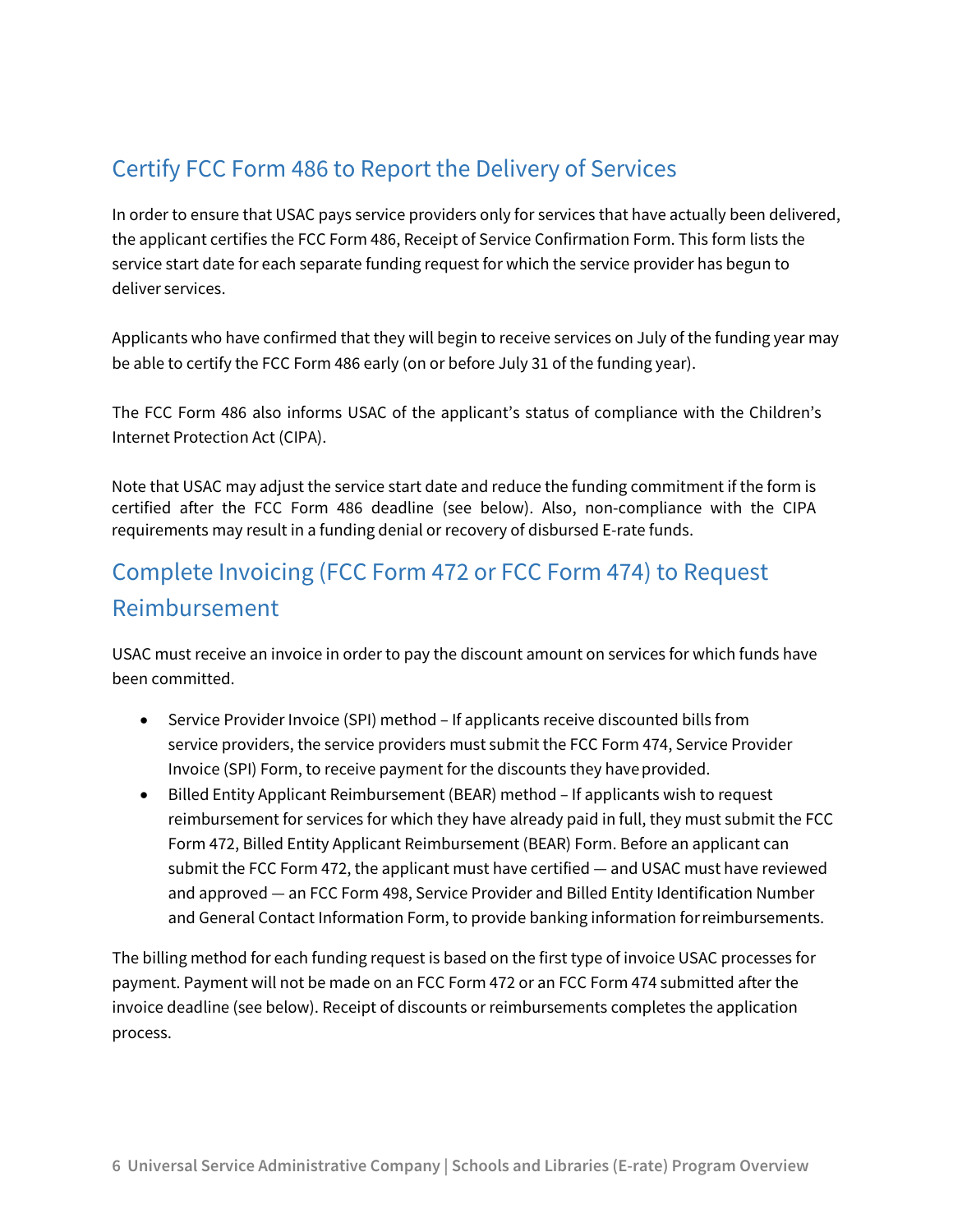#### <span id="page-6-0"></span>Appeals

If an applicant or service provider wishes to appeal a USAC decision, they must first file an appeal with USAC to seek review of the decision before filing an appeal with the FCC.

Parties must submit their appeal to USAC in EPC no later than 60 days after the date of USAC's decision letter or action. After USAC has reviewed the appeal and issued a decision, a party may appeal USAC's decision to the FCC.

Parties seeking a waiver of FCC rules (i.e., late payment fees, waiver of form deadlines, etc.) must file a waiver request directly with the FCC. USAC cannot waive FCC rules.

#### <span id="page-6-1"></span>Retention of Records and Audits

Program participants must maintain their records for at least 10 years after the latter of the last day of the applicable funding year or the service delivery deadline for the funding request to be able to comply with audits and other inquiries or investigations.

#### <span id="page-6-2"></span>How to Get More Information

All of the material covered in this overview is discussed in more detail o[n USAC's website.](http://www.usac.org/sl)

You can obtain specific information on completing the individual forms by reviewing th[e form u](http://usac.org/sl/tools/forms/default.aspx)ser guides and by watching [video tutorials.](http://www.usac.org/sl/about/outreach/online-learning.aspx) Th[e Reference Area o](http://www.usac.org/sl/tools/reference-area.aspx)f the website also contains useful documents.

The Client Service Bureau is also available to answer questions by telephone at (888) 203-8100, weekdays from 8 a.m. to 8 p.m. ET, or through customer service cases in EPC.